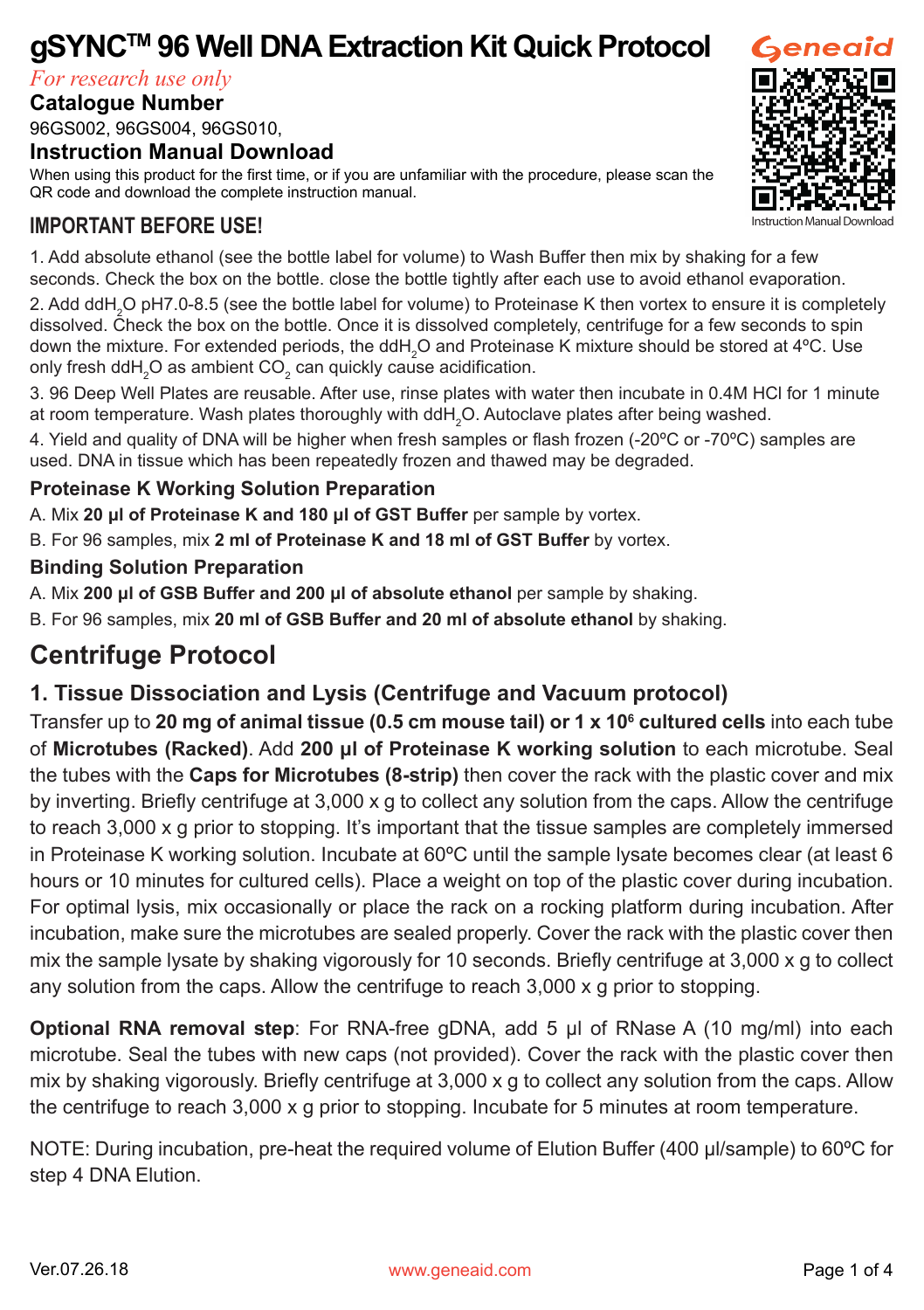

## **2. DNA Binding**

Carefully open **Microtubes (Racked)** and add **400 μl of Binding Solution** to each microtube. Seal the microtubes with new caps. Cover the rack with the plastic cover then mix by shaking vigorously for 15-30 seconds. Briefly centrifuge at 3,000 x g to collect any lysate from the caps. Allow the centrifuge to reach 3,000 x g prior to stopping. Place a **PrestoTM gDNA 96 Well Binding Plate** on a new **96 Deep Well Plate**. Carefully open microtubes and transfer all of the sample lysate into each well being careful not to get any lysate on the rims of the wells. DO NOT transfer insoluble particles such as hair or bones to the **96 Well Binding Plate** to prevent membrane clogging. Centrifuge the **96 Well Binding Plate** and **96 Deep Well Plate** together at 3,000 x g for 5 minutes. Discard the flow-through then place the **96 Well Binding Plate** back on the **96 Deep Well Plate**.

## **3. Wash**

Add **400 μl of W1 Buffer** to each well of the **PrestoTM gDNA 96 Well Binding Plate** then centrifuge together with the **96 Deep Well Plate** at 3,000 x g for 5 minutes. Discard the flow-through then place the **96 Well Binding Plate** back on the **96 Deep Well Plate**. Add **600 μl of Wash Buffer (make sure ethanol was added)** to each well then centrifuge together with the **96 Deep Well Plate** at 3,000 x g for 5 minutes. Discard the flow-through. Place the **96 Well Binding Plate** back on the **96 Deep Well Plate** and centrifuge at 3,000 x g for 10 minutes to dry the membrane.

### **4. Elution**

Remove the **PrestoTM gDNA 96 Well Binding Plate** from the **96 Deep Well Plate** then blot the nozzles on a clean absorbent paper towel to remove residual ethanol. Place the **96 Well Binding Plate** on top of **Microtubes (Racked)**. Add **200 μl of pre-heated Elution Buffer**, TE or water into the CENTER of each well. Let stand for at least 2 minutes to ensure the Elution Buffer, TE or water is absorbed by the membrane. Centrifuge the **96 Well Binding Plate** and the **Microtubes (Racked)**  together at 3,000 x g for 5 minutes. Seal the microtubes with new caps and store the DNA at -20ºC.

# **Vacuum Protocol**

### **1. Vacuum Manifold Preparation**

Set the waste tray in the manifold base. Place the binding top plate on the manifold base. Place a **PrestoTM gDNA 96 Well Binding Plate** in the binding top plate aperture. Attach the manifold to a vacuum source.

### **2. Tissue Dissociation and Lysis**

See Page 1 of 4.

### **3. DNA Binding**

Carefully open **Microtubes (Racked)** and add **400 μl of Binding Solution** to each microtube. Seal the microtubes with new caps. Cover the rack with the plastic cover then mix by shaking vigorously for 15-30 seconds. Briefly centrifuge at 3,000 x g to collect any lysate from the caps. Allow the centrifuge to reach 3,000 x g prior to stopping. Carefully open microtubes and transfer all of the sample lysate into each well of the **PrestoTM gDNA 96 Well Binding Plate** being careful not to get any lysate on the rims of the wells. DO NOT transfer insoluble particles such as hair or bones to prevent membrane clogging. Seal unused wells with adhesive film. Apply vacuum at **15 inches Hg** until samples pass through completely then switch off the vacuum.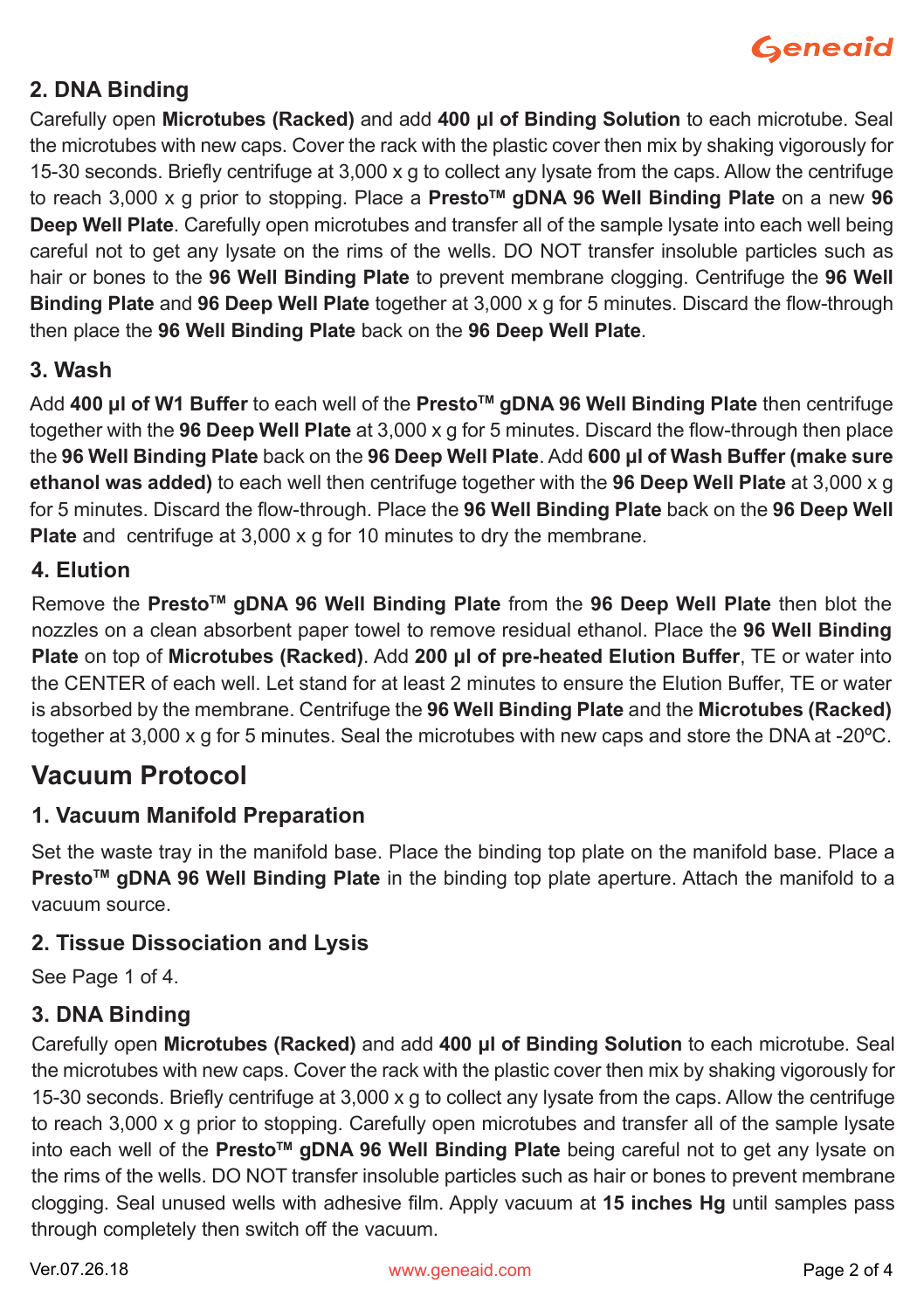# **Geneaid**

### **4. Wash**

Add **400 μl of W1 Buffer** to each well of the **PrestoTM gDNA 96 Well Binding Plate**. Apply vacuum at **15 inches Hg** until **W1 Buffer** passes through completely (approx. 10 seconds). Switch off the vacuum. Add **600 μl of Wash Buffer (make sure ethanol was added)** to each well. Apply vacuum at **15 inches Hg** until **Wash Buffer** passes through completely. Apply vacuum for an additional 10 minutes to dry the membrane then switch off the vacuum.

### **5. Elution**

Remove the **PrestoTM gDNA 96 Well Binding Plate** from the **96 Deep Well Plate** then blot the nozzles on a clean absorbent paper towel to remove residual ethanol. Replace the waste tray with Microtubes (Racked). Place the binding top plate on the manifold base then place the **96 Well Binding Plate** in the binding top plate aperture. Add **200 μl of pre-heated Elution Buffer**, TE or water into the CENTER of each well. Let stand for at least 2 minutes to ensure the Elution Buffer, TE or water is absorbed by the membrane. Apply vacuum at **15 inches Hg for 5 minutes** to elute the purified DNA. Seal the microtubes with new caps and store the purified DNA at -20ºC.

| <b>Component</b>                             | 96GS002                                    | 96GS004                                                                    | 96GS010                                                                              |
|----------------------------------------------|--------------------------------------------|----------------------------------------------------------------------------|--------------------------------------------------------------------------------------|
| <b>GST Buffer</b>                            | 60 ml                                      | 100 ml                                                                     | 200 ml                                                                               |
| <b>GSB Buffer</b>                            | 60 ml                                      | 100 ml                                                                     | 155 ml $\times$ 1<br>60 ml x 1                                                       |
| W1 Buffer                                    | 80 ml                                      | 200 ml                                                                     | 200 ml x 2                                                                           |
| Wash Buffer <sup>1</sup><br>(Add Ethanol)    | $25$ ml<br>$(100 \text{ ml})$              | 50 ml<br>$(200 \text{ ml})$                                                | $25$ ml $\times$ 1<br>$(100 \text{ ml})$<br>50 ml x 2<br>$(200 \text{ ml} \times 2)$ |
| Proteinase $K^2$<br>(Add ddH <sub>2</sub> O) | 11 mg $\times$ 4<br>$(1.1 \text{ ml} x 4)$ | 65 mg x 1<br>$(6.5$ ml)<br>11 mg $\times$ 2<br>$(1.1 \text{ ml} \times 2)$ | 55 mg x 4<br>$(5.5$ ml $x 4)$                                                        |
| <b>Elution Buffer</b>                        | $100$ ml                                   | 100 ml $\times$ 2                                                          | 100 ml $\times$ 4                                                                    |
| RNase A (10 mg/ml)                           | 1 <sub>m</sub>                             | 2 <sub>m1</sub>                                                            | 5 ml                                                                                 |
| Presto™ gDNA 96 Well Binding Plates          | $\overline{2}$                             | $\overline{4}$                                                             | 10                                                                                   |
| Microtubes (Racked)                          | 2                                          | 2                                                                          | $\mathcal{P}$                                                                        |
| Microtubes (8-strip)                         | $12 \times 2$                              | $12 \times 6$                                                              | $12 \times 18$                                                                       |
| Caps for Microtubes (8-strip)                | 72                                         | 72x2                                                                       | $72\times5$                                                                          |
| 96 Deep Well Plates <sup>3</sup>             | $\overline{2}$                             | 2                                                                          | $\overline{2}$                                                                       |

## **Components**

1 Add absolute ethanol (see the bottle label for volume) to Wash Buffer then mix by shaking for a few seconds. Check the box on the bottle. Be sure and close the bottle tightly after each use to avoid ethanol evaporation.

 $^2$ Add ddH $_{2}$ O to Proteinase K (see the bottle label for volume) then vortex to ensure it is completely dissolved. Check the box on the bottle. Once it is dissolved completely, centrifuge for a few seconds to spin the mixture down. For extended periods, the ddH $_2$ O and Proteinase K mixture should be stored at 4°C. Use only fresh ddH $_2$ O as ambient CO $_{\rm _2}$  can quickly cause acidification.

3 96 Deep Well Plates are reusable. After use, rinse the plate with water then incubate in 0.4M HCl for 1 minute at room temperature. Wash the plate thoroughly with ddH $_{_2}$ O. The plate can be autoclaved after being washed.

### **Storage**

Dry at room temperature (15-25ºC)